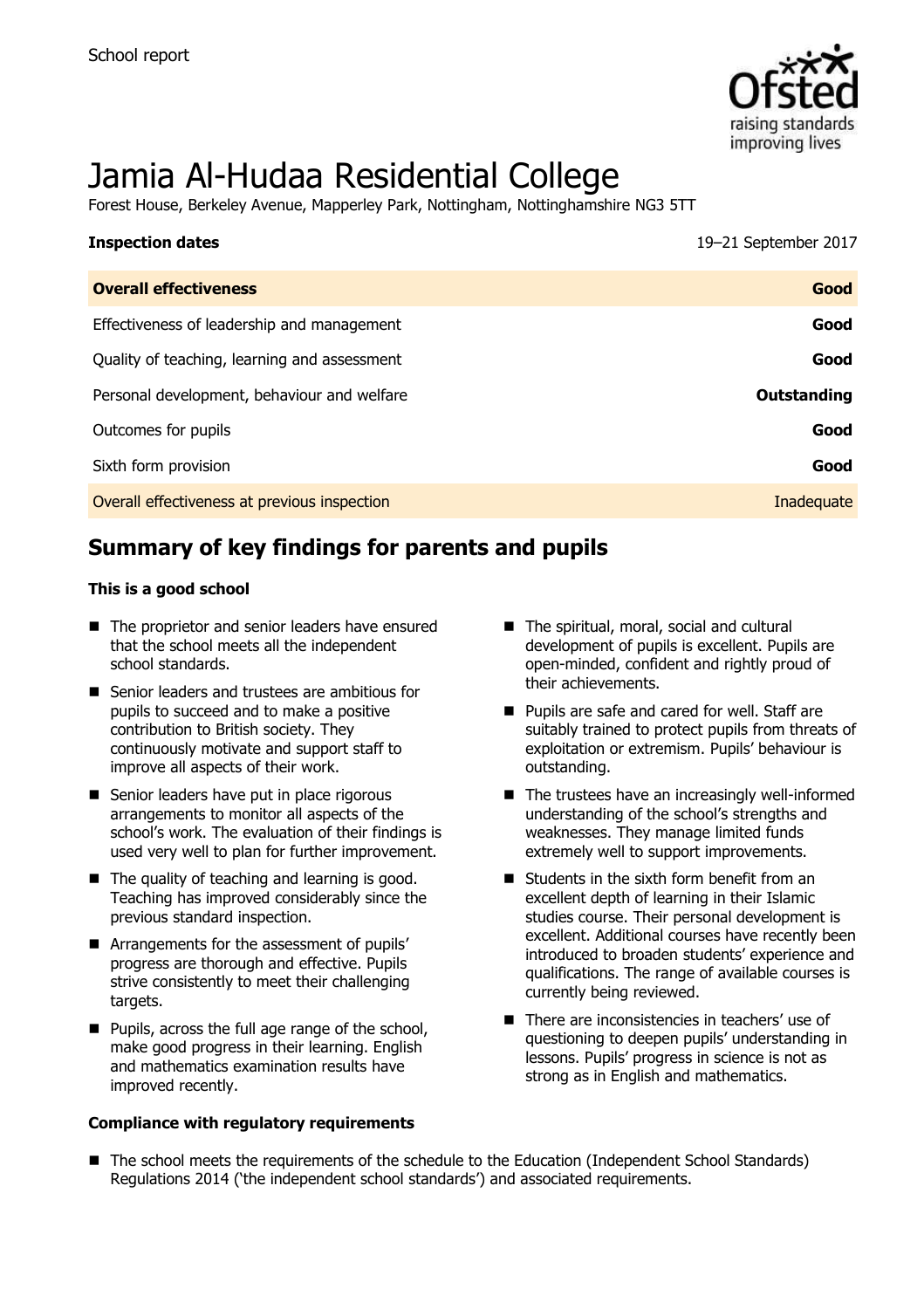

# **Full report**

### **What does the school need to do to improve further?**

- **Ensure that teachers' use of oral questioning is more consistently effective in assessing** and improving pupils' speaking and reasoning, and the development of their ideas.
- **IMPROVE the quality of pupils' learning in science so that their progress matches that in** English and mathematics.
- **Provide more opportunities for teachers to share and learn from the examples of** outstanding teaching within the school.
- **Provide a greater variety of level 3 courses for post-16 pupils to enable them all to fulfill** their aspirations for future study and employment.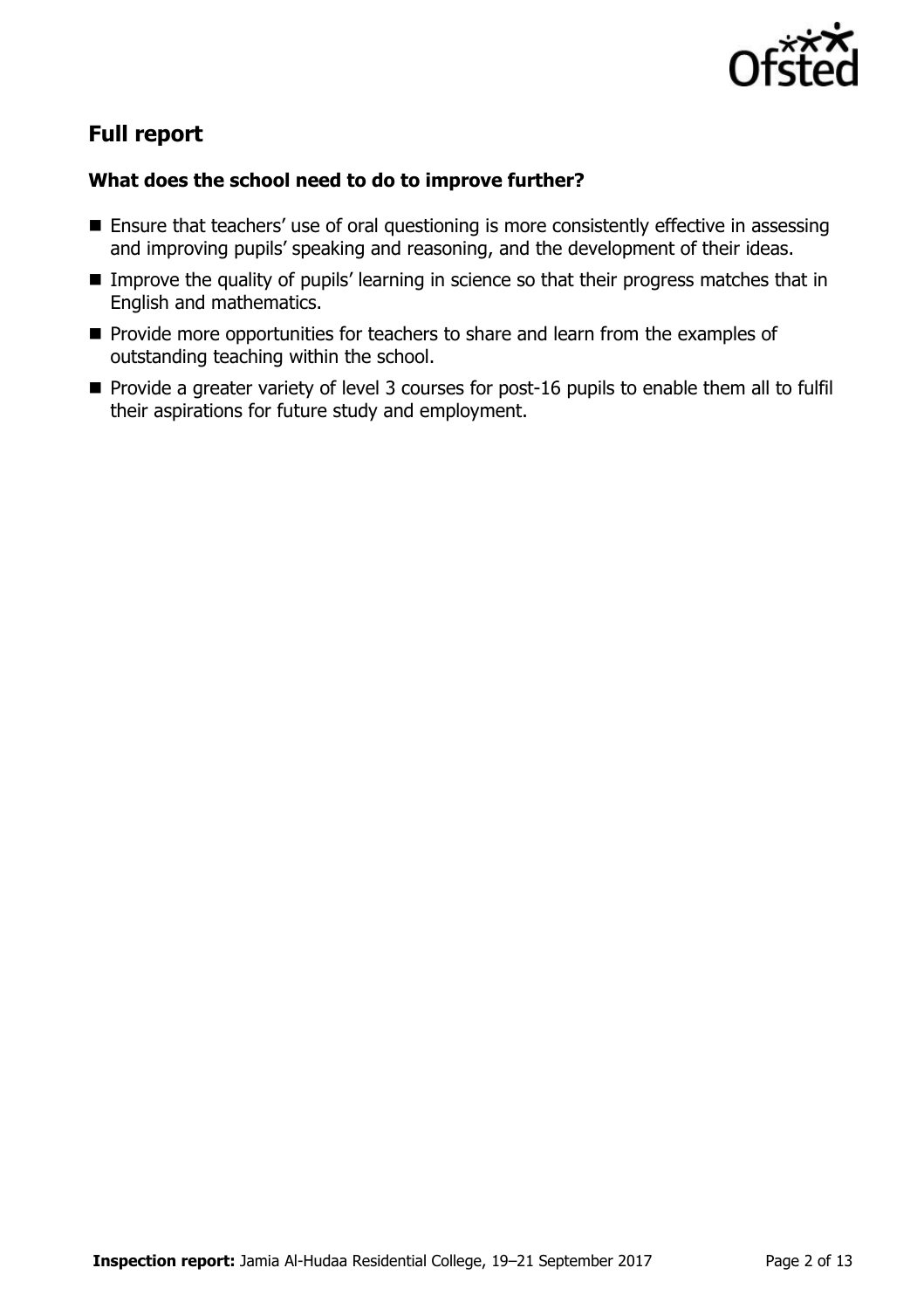

# **Inspection judgements**

#### **Effectiveness of leadership and management Good**

- Senior leaders have reflected on the findings of previous inspections and have used these to make improvements urgently. The trustees and senior leaders have improved their understanding of the independent school standards and the actions needed to meet them. They have ensured that the school now meets the independent school standards.
- Senior leaders have raised the aspirations of staff and pupils. They have created a consistent desire for excellence throughout the school community. Senior leaders have used expert external partners to support and challenge them. They receive helpful advice, for example, on teaching, assessment, safeguarding and health and safety.
- The headteacher leads a monthly review of all aspects of the school's work. Members of the senior leadership team have clear delegated responsibilities, which they fulfil diligently. They support middle leaders and teachers effectively in developing the curriculum, improving teaching and ensuring rigorous assessment.
- The school has appointed a number of relatively new teachers. This has improved teachers' subject knowledge and ensured high-quality teaching across the school. Senior and middle leaders are aware of any weaknesses in a small minority of teaching, and provide effective support and training to develop teachers' skills.
- Senior leaders have set up suitable arrangements to manage the performance of staff. Each member of staff has personal targets that are agreed as part of an effective annual appraisal system.
- The school benefits considerably from strengths in the quality of relationships between staff and with pupils. Staff work as a team and care for each other.
- Leaders now ensure more accurate self-evaluation and planning to improve any areas of weakness. They have introduced a calendar for regular quality assurance, including suitable roles for senior leaders and external partners.
- Senior leaders now provide regular and relevant whole-school training days. They use the expertise of external partners, for example in understanding the detailed requirements of the independent school standards. As a result, the expertise of leaders and staff is improving constantly.
- All staff who completed the inspection questionnaire agree that they are well supported and that leadership and management are good. They have a shared understanding of the school's goals and enjoy working at the school.
- Senior leaders review the structure and content of the curriculum regularly. They have, for example, made recent changes to improve careers education and to teach British history. They have recently broadened the curriculum at key stage 4. This now ensures that all pupils are able to study a wide enough range of subjects to meet the government's new assessment arrangements.
- Senior leaders have extended the range of reference books in the library, including the section on world religions. All pupils have access to a multi-faith study pack.
- The quality of pupils' learning has been improved, pupils are making better progress, and examination results in English and mathematics are improving. These changes are too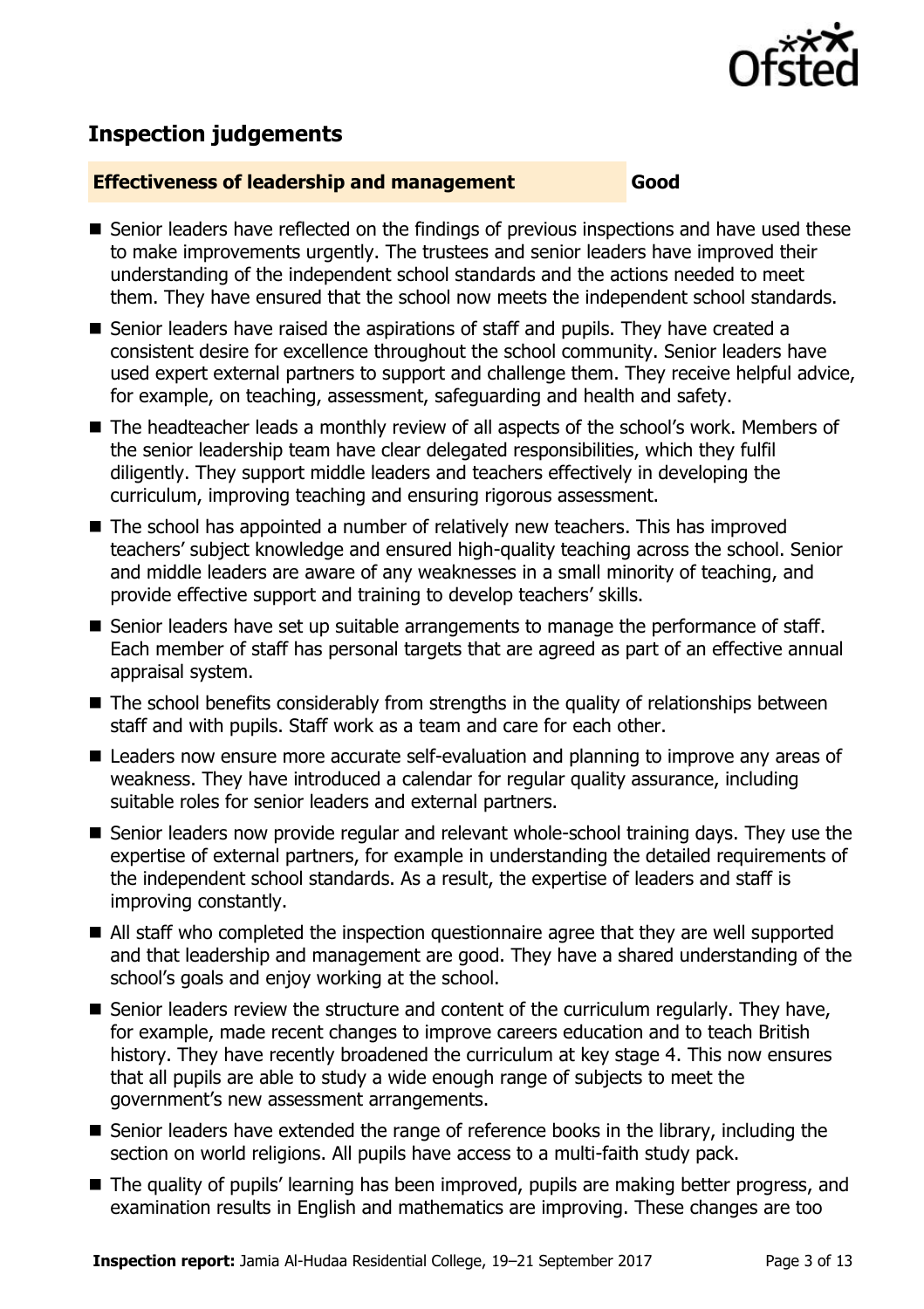

recent to judge the overall impact on GCSE results across the curriculum.

- Communication with parents is good. Parents report that their children are safe and happy and making good progress. They are positive about the behaviour of pupils and the way in which the staff respond to concerns. All parents who completed the online questionnaire state that they would recommend the school to others.
- Leaders have a strong commitment to the spiritual, moral, social and cultural development of pupils. They uphold British values and ensure that these are taught throughout the school curriculum. They have prepared clear plans to ensure that pupils understand their responsibilities to the local and wider communities. Pupils talk enthusiastically about the opportunities they have to meet people from the local community, including the elderly and those who are homeless.
- Displays around the school provide pupils with information and an understanding of world religions, democracy and equal rights for diverse groups within society. Pupils take part in elections, and British values permeate teaching and learning across the school. Pupils understand the basis of British law and their responsibility to uphold it. Arrangements for the induction of new pupils and students emphasise the school's aim that they should become useful British citizens of the future.
- These developments have a strong impact on pupils' personal development. They demonstrate increased confidence in communication, including public speaking, and empathy with other people's circumstances.
- Senior leaders have led the school through a period of effective change and development. Their recent achievements demonstrate good capacity for continued improvement.

#### **Governance**

- The principal has weekly meetings with the senior leadership team and oversees the direction of the school effectively on behalf of the trustees.
- The principal takes the termly headteacher's report to the trustees. They are well informed about the main strengths and areas of concern within the school.
- The trustees have taken appropriate action in response to these reports. They have, for example, requested additional information about examination results and have agreed to the appointment of additional, subject-specialist staff.
- The trustees ensure that any safeguarding concerns are managed correctly by the school. They also respond effectively to any concerns raised by parents. The trustee with responsibility for safeguarding has regular meetings with the school's safeguarding lead and ensures that staff are trained to the required level.

### **Safeguarding**

- The arrangements for safeguarding are effective.
- The school makes sure that its safeguarding policy is reviewed regularly and has regard to the latest government guidance. A copy of the policy is available to parents on the school's website. Senior leaders make sure that all staff are checked for their suitability to work with children.
- The deputy headteacher has refined the school's arrangements for managing any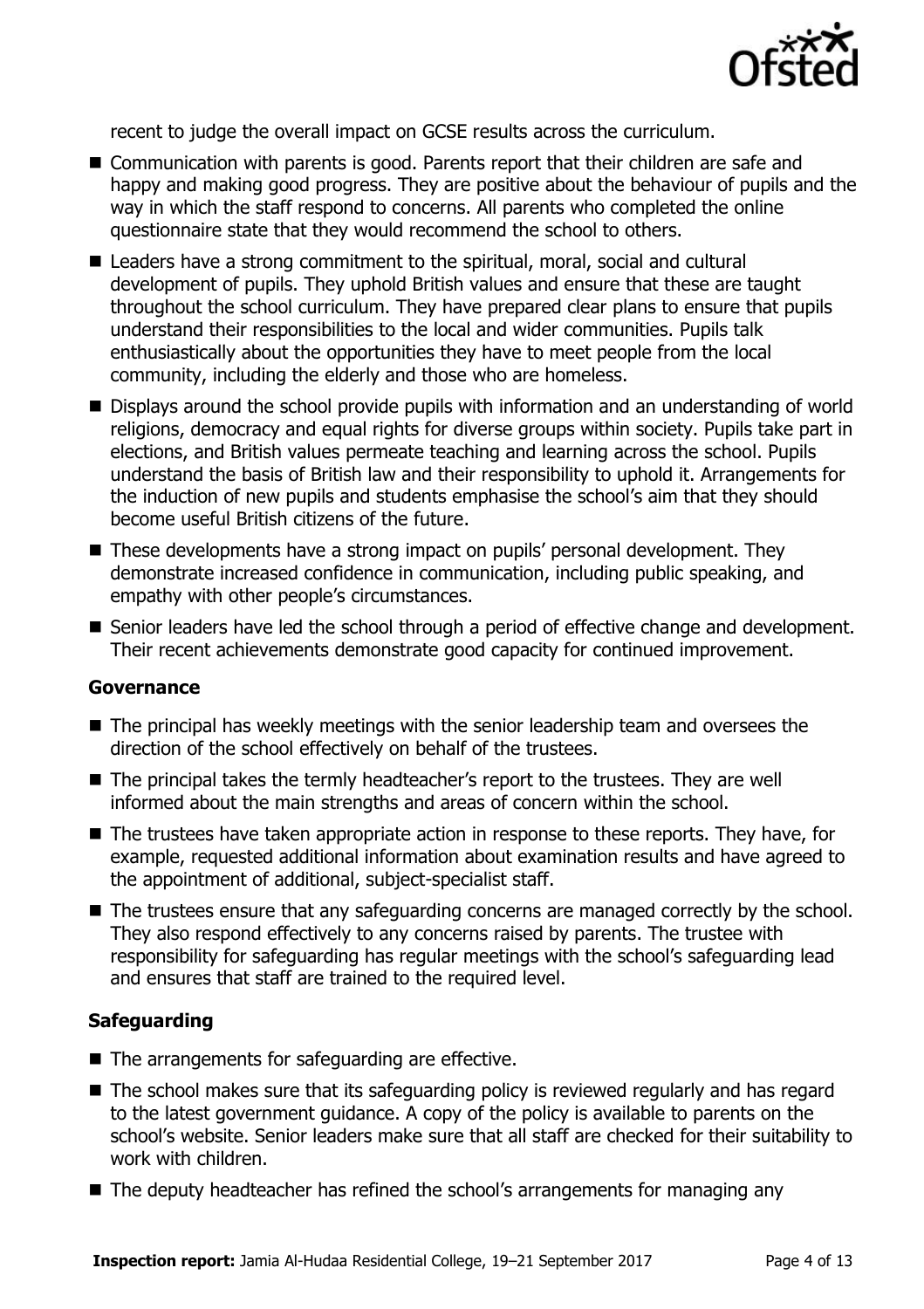

safeguarding concerns, and for the training of staff. This is making a strong, positive contribution to senior leaders' and staff awareness of risks, and how to teach and support pupils to stay safe. Senior leaders give careful attention to the quality of safeguarding records, including details of any actions taken to address concerns about individual pupils' well-being. The school's records are based on suitable guidance provided by the local authority.

■ The staff work closely with external agencies to make sure that pupils and parents have access to any support that they may need. The school's records are reviewed regularly by experienced colleagues in a partner school.

#### **Quality of teaching, learning and assessment Good**

- The good quality of teaching is based on effective planning, which takes account of the different starting points of individual pupils. Tasks and activities for pupils are set at different levels of difficulty, which enables all pupils to make good progress. This wholeschool approach to teaching and learning is led and monitored well by senior leaders.
- Teachers use time well in lessons. Pupils are engaged, suitably focused on learning and making progress with their learning. Pupils understand the individual levels at which they are working and what they need to do to move on to the next stage.
- Senior leaders have introduced a clear whole-school marking policy. This is used well by teaching staff and pupils understand how they may improve their work. Teachers identify misunderstandings and inaccuracies and provide additional explanations and suitable individual support to help pupils improve their understanding.
- Year 10 pupils learning mathematics were able to define and use powers and roots in their calculations, and to apply index rules to new calculations. They engaged with enthusiasm in individual and paired tasks. The teacher's presentation was both encouraging and challenging. Pupils were confident about achieving success and responded extremely positively to very-high expectations. They enjoyed their work.
- In English in Year 11, and in Arabic in Year 8, teachers used oral questioning effectively to test pupils' understanding. Teachers probed for clearer explanations and encouraged pupils to extend the depth of their answers. In both subjects, the teacher circulated to discuss with individuals and groups of pupils. This focus on developing the depth of pupils' understanding through oral questioning is not used consistently by all teachers.
- A teacher in Year 7 Islamic studies encouraged pupils to demonstrate their ability to recite nasheeds (Islamic poetry) accurately and fluently. The teacher drew out strong lessons about how to respect and support others. Pupils were eager and enthusiastic to prepare individual presentations for the next lesson.
- In a Year 7 citizenship class, a teacher encouraged pupils to develop their own views through thought-provoking questions. Pupils responded with reflective answers, showing a good understanding of democracy, tolerance and the rule of law. In Year 7 science, pupils developed confidence in the use of scientific vocabulary. They were challenged and encouraged to demonstrate their understanding of important concepts.
- The great majority of teachers have strong subject knowledge. They use this well to enthuse and motivate pupils. Pupils are often enthusiastic about learning and speak positively about how they enjoy being challenged.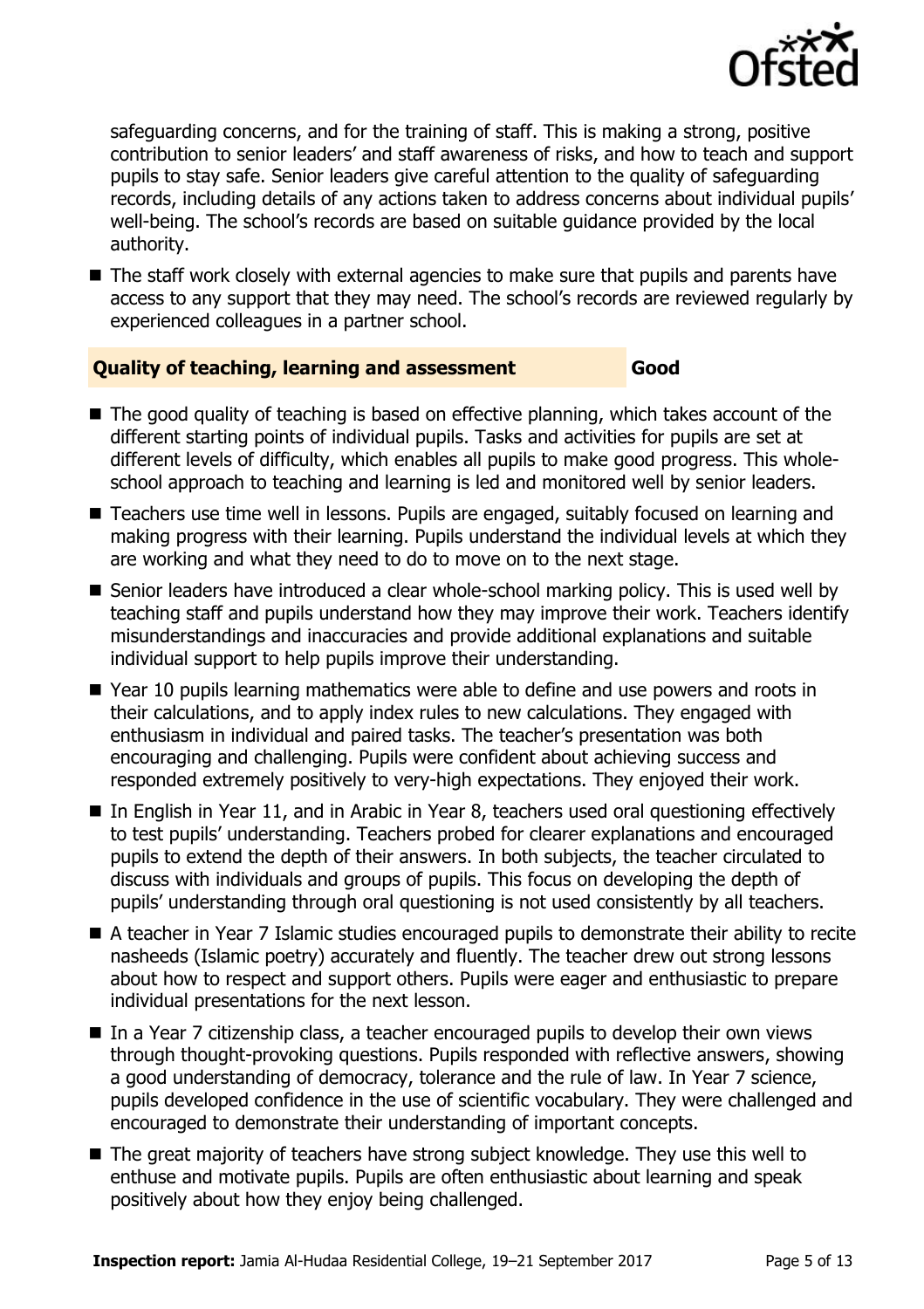

- Teachers make good use of wall displays and posters to reinforce learning and to present essential information. In this way, pupils are made aware of the significance of British values and respect for diversity and difference.
- **Pupils develop good communication skills. They mostly enjoy writing and are confident** when tackling mathematical problems. They are keen to improve and to learn more.

### **Personal development, behaviour and welfare <b>COUTS** Outstanding

#### **Personal development and welfare**

- The school's work to promote pupils' personal development and welfare is outstanding.
- **Pupils are confident to tackle new challenges and to take on responsibilities. They are** very proud of their achievements, for example in a national poetry competition, and of their school.
- **Pupils develop a strong commitment to helping others and contributing to wider society.** They organise fund-raising events and take part in visits to the elderly in the local community. They volunteer to assist with pupils' reading in local primary schools.
- **Pupils talk in an informed and confident manner about equality of opportunity and** understand the importance of respecting differences and diversity. They develop confidence to debate and consider issues thoughtfully. This was ably demonstrated when the Speaker from the House of Commons chaired a debate in the school, and commented on the high-quality contributions from pupils.
- **Pupils learn about risks to their safety and well-being, including risks from sexual** exploitation, radicalisation and online bullying. Pupils state that they experience almost no bullying in school and they are confident that any unacceptable incidents are dealt with swiftly and fairly by staff. Each class has anti-bullying ambassadors and pupils respect the school's policy of reflection and restorative meetings. The school provides helpful advice for parents about online safety.
- **Pupils have a good understanding of how to eat and live healthily. They offer suggestions** about how menus and school meals might be improved. They state that they feel safe in school and recognise that teachers will always listen to any concerns they may have.

### **Behaviour**

- The behaviour of pupils is outstanding. They are polite, respectful towards adults, and keen to please.
- There is almost no low-level distraction or disruption to lessons. Very few serious incidents have been recorded and letters of concern are rarely sent home to parents.
- Senior leaders and staff place a strong emphasis on the use of rewards. Pupils value the merit card system, which highlights their positive actions, behaviour and contributions. They take a particular pride in achieving platinum awards. Any sanctions that are needed are proportionate and accepted by pupils.
- Attendance is in line with the national average. There are no safeguarding concerns arising from unauthorised absence. The school makes daily checks on any absent pupils, and parents have a full understanding the school's expectation of full attendance.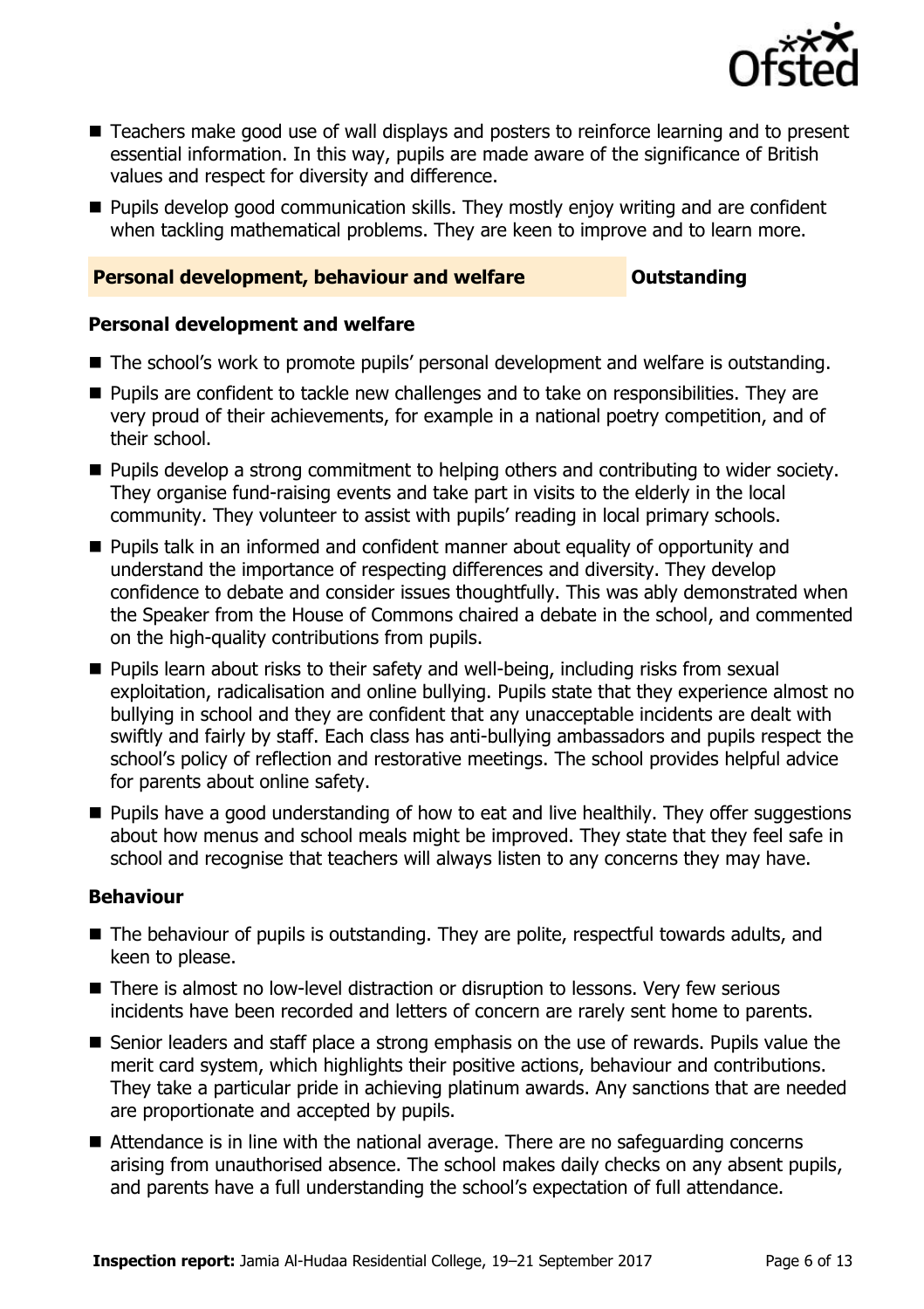

**Pupils have high levels of commitment to their school and its values. They recognise that** their success at school is dependent upon their good behaviour and cooperation. Parents recognise that behaviour in the school is excellent.

### **Outcomes for pupils Good**

- Senior leaders track pupils' progress from entry to the school to their individual current assessment points. They take account of pupils' performance in the end of key stage 2 tests, together with additional school tests. Overall, pupils' starting points are a little above average, and there are few pupils who have identified special educational needs and/or disabilities.
- Disadvantaged pupils make similar rates of progress to other pupils in the school and nationally.
- The school recently introduced a new assessment system that provides ambitious targets for each individual pupil. The great majority of pupils are making good progress towards their targets, in all year groups, across all subjects in the curriculum.
- Results in GCSE examinations, in English and mathematics, improved well between 2016 and 2017. The most recent results for pupils in Year 11 were a little above the 2016 national average. This represents good improvement, particularly in English.
- Senior leaders introduced a revised curriculum in September 2017. Pupils now start their GCSE courses in Year 9 and study a range of courses that will enable them to complete the English Baccalaureate for the first time in 2020. To date, insufficient numbers of pupils studied eight subjects to GCSE level to make comparisons with national averages.
- A double award in GCSE science has been introduced recently. Results were below the current national average and not as strong as those in English and mathematics. Senior leaders have appointed new staff and identified science as an area for improvement.
- Over time, Year 11 results in Arabic and religious studies have been well above the national averages. These are core subjects for all pupils at key stage 4.
- The trustees recently appointed a new member of staff with responsibility for the curriculum and examinations. She, together with an assistant from a partner school, has introduced thorough systems for the analysis and evaluation of pupils' progress. This makes a strong contribution to the increasingly effective monitoring of the school's progress by senior leaders.
- In each subject and year group meeting, senior leaders analyse the numbers of pupils exceeding their targets. This contributes strongly to teachers' focus on improving pupils' progress. Teachers have a reliable measure of where pupils require additional help and support. Their concerted focus on additional support for these pupils makes an effective contribution to the school's improving performance.
- **Pupils make strong progress in their Islamic studies. They read and translate the Qur'an** with increasing confidence as they progress through the school. They talk confidently about the lessons they have learned and applied to their daily lives.
- The majority of pupils read for pleasure. They enjoy reading and this has a positive impact on their imaginative writing, and the increasing accuracy of their English grammar.
- **Pupils are well prepared for the next stage of their education. The majority continue into**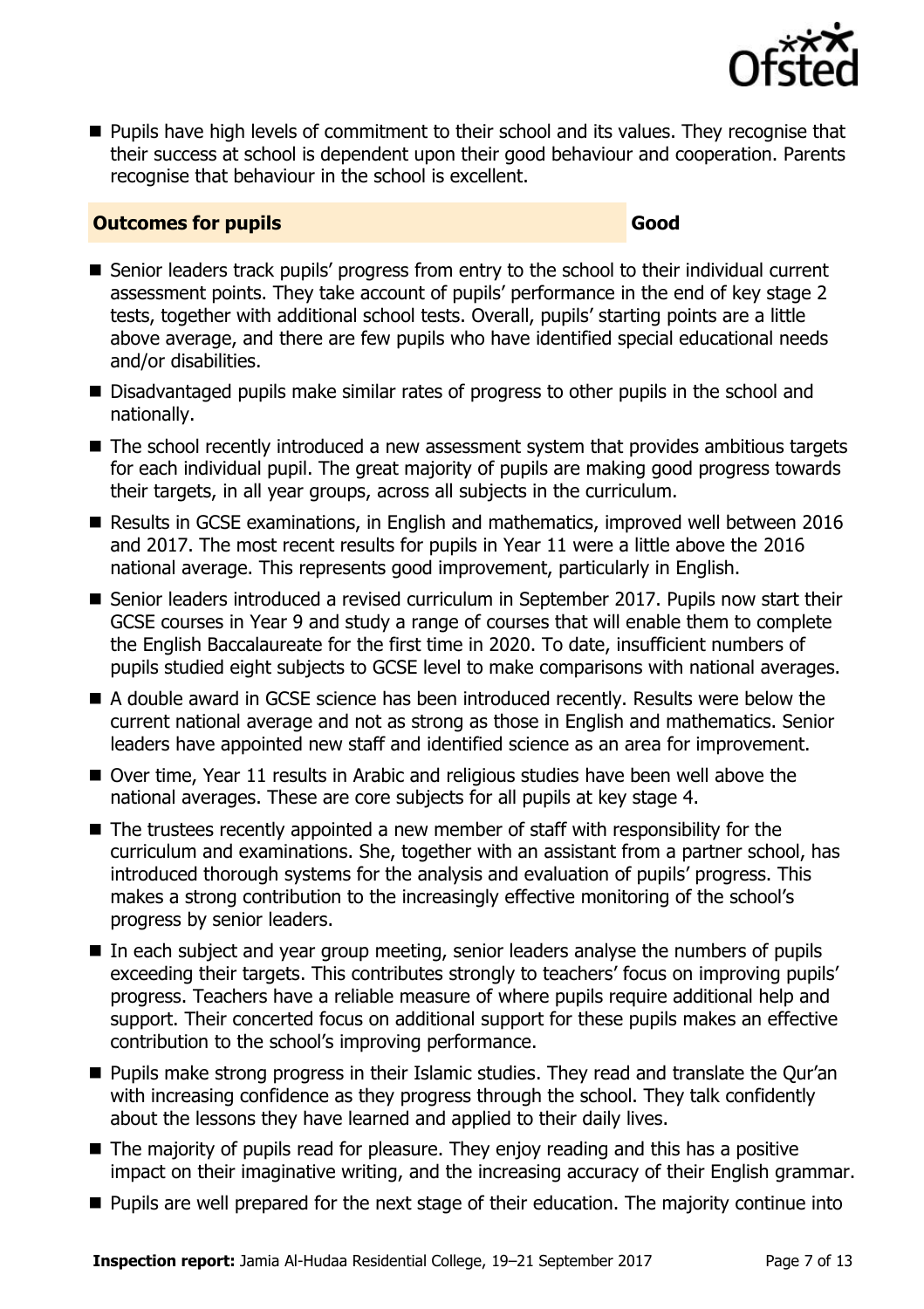

the school's sixth form.

#### **Sixth form provision Good**

- The school meets all the independent school standards for sixth-form education.
- Senior leaders have increasingly high expectations of students' progress in both their Islamic studies and secular courses. They monitor and evaluate the quality of teaching effectively and its impact on pupils' progress. Overall, students make good progress in Islamic studies and level 3 courses, from a variety of starting points.
- Students value the Islamic studies programme and work hard to develop their understanding of the religion and its impact on how they live their daily lives. The excellent scholarship and depth of learning has enabled some students to progress to Arabic courses in British universities.
- **Pupils may move into a further two-year Islamic studies course at the end of Year 11.** Others join the school at the start of the sixth form to complete a three-year course. Students in both courses enjoy their studies and make good progress from a variety of starting points.
- The quality of teaching is good. Teachers have high expectations of students and challenge them to extend their learning successfully from a variety of starting points. Students enjoy the challenge and talk enthusiastically about the quality of their experience. Attendance rates are high and the great majority of students complete their courses successfully.
- Post-16 Arabic is taught effectively in the language, with helpful explanations in English where these are required. Students develop increasing confidence in reading aloud and developing increasing analysis and interpretation in their written answers. Students, for example, worked with interest and enthusiasm in a lesson where they learned how to convert masculine and feminine nouns, and the correct use of pronouns.
- The school has rightly focused on improving the range of additional courses available to post-16 students. Academic A levels are offered but, to date, there has been little demand and only a small uptake. These courses have not attracted viable numbers, apart from Arabic. However, their development remains one of the school's post-16 priorities.
- A level 3 business administration course was introduced during the academic year to summer 2017. Twenty-eight students completed an accelerated version of this course successfully in a short period of time. They achieved a nationally recognised diploma in the subject.
- Students develop an open-minded approach to future educational and employment opportunities. The school has made excellent improvements to careers education for students. The careers library provides access to a range of suitable resources, including online guidance. External careers advisers meet with groups and individual students, and increase their awareness of the wide range of available career options and develop individual action plans. Students spoke with enthusiasm about the careers fair, which is due to be run at the school imminently.
- Students have a good understanding of British values and express a desire to contribute to the wider community. School records show that a large number of former students have progressed to a range of British universities to study first and masters' degrees.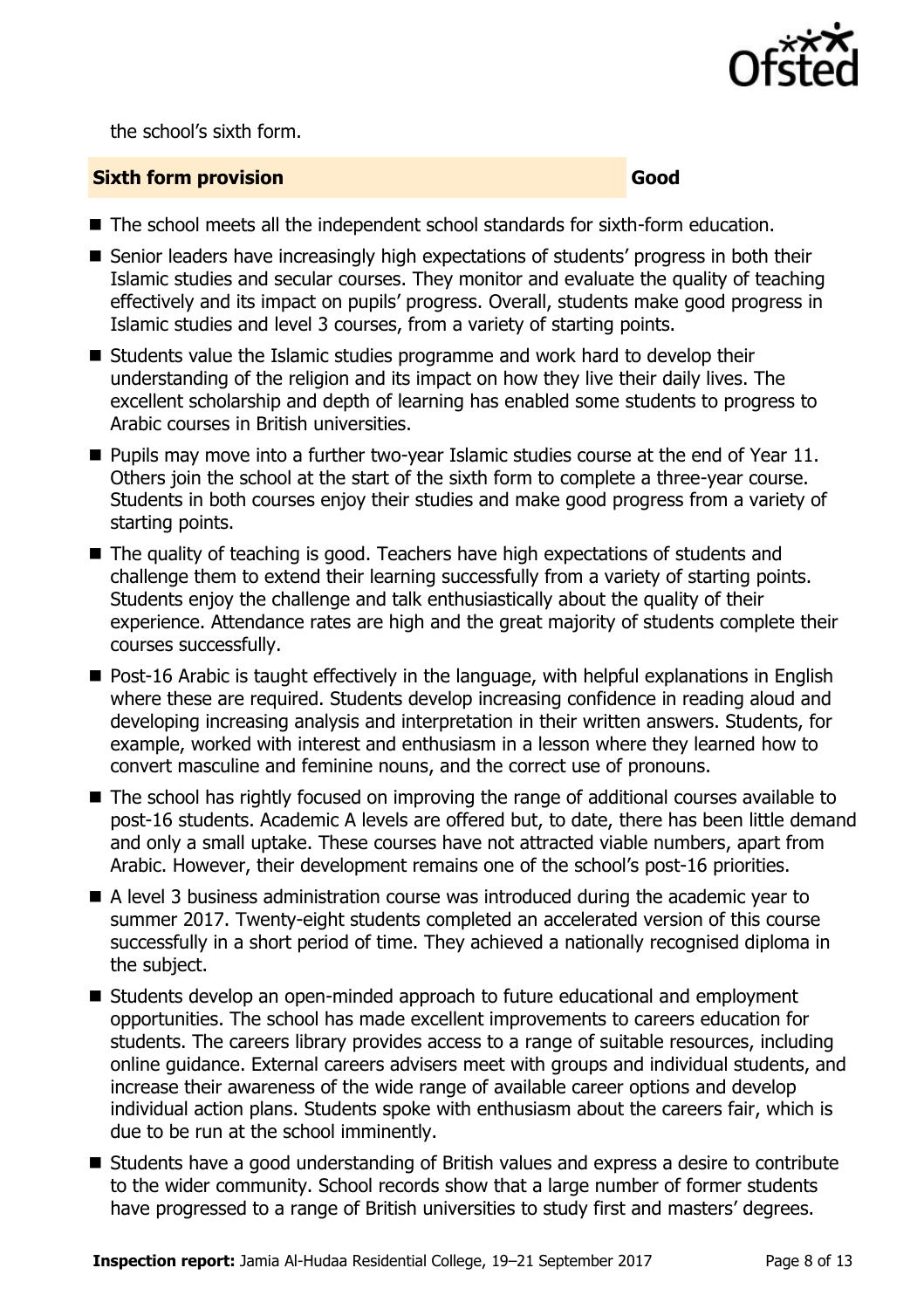

Courses studied include, for example, mathematics, psychology, education, law and accountancy.

 Similarly, students move on to successful careers in a range of employment, including medicine, nursing, dentistry, finance, accounting and business administration. The school is justifiably proud of the contributions previous students are making to British society.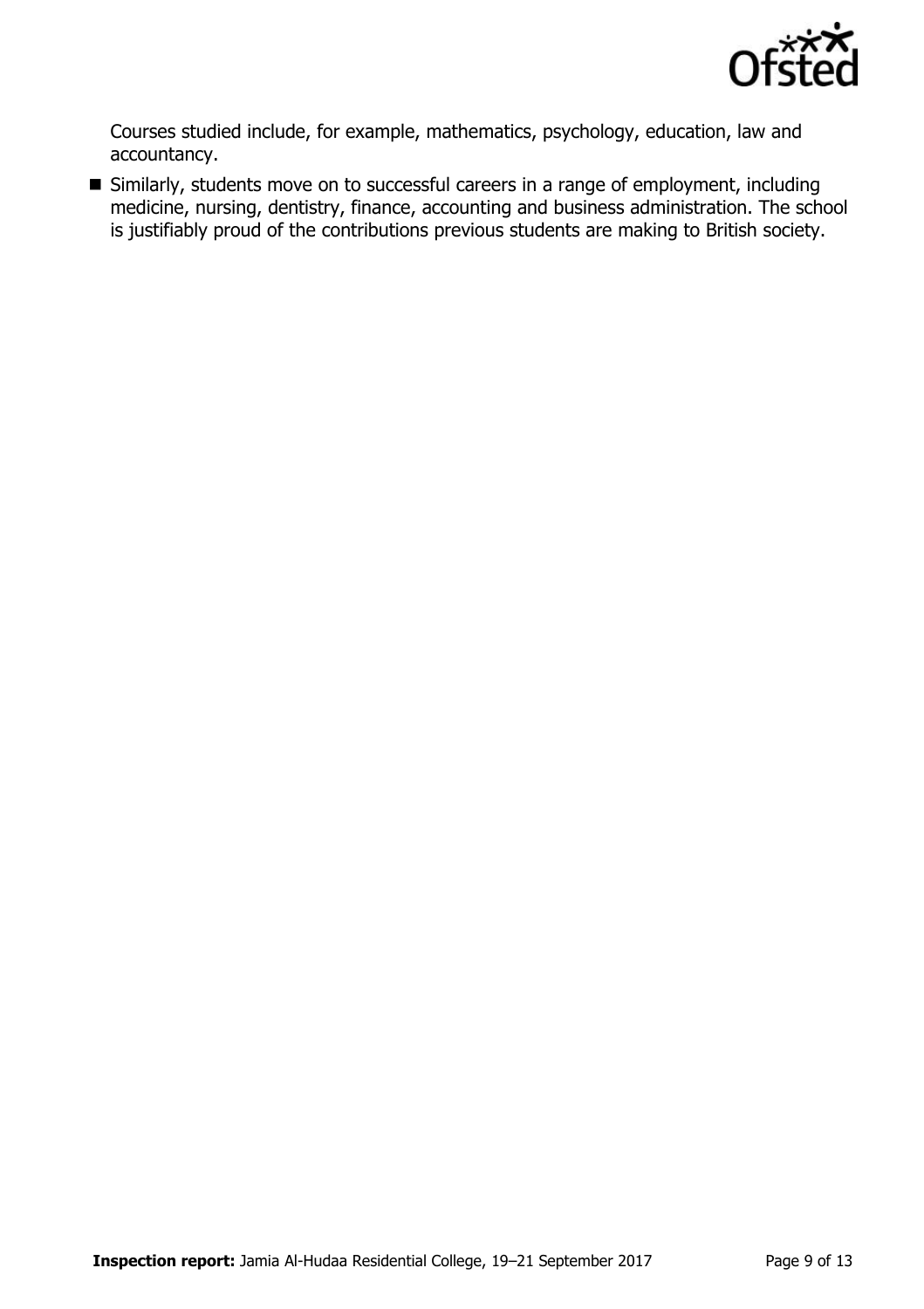

# **School details**

| Unique reference number  | 131119   |
|--------------------------|----------|
| DfE registration number  | 892/6012 |
| <b>Inspection number</b> | 10039183 |

This inspection was carried out under section 109(1) and (2) of the Education and Skills Act 2008, the purpose of which is to advise the Secretary of State for Education about the school's suitability for continued registration as an independent school.

| Type of school                         | Other independent school    |  |
|----------------------------------------|-----------------------------|--|
| <b>School category</b>                 | Independent boarding school |  |
| Age range of pupils                    | 11 to 19                    |  |
| Gender of pupils                       | Girls                       |  |
| Gender of pupils in the sixth form     | Girls                       |  |
| Number of pupils on the school roll    | 171                         |  |
| Of which, number on roll in sixth form | 50                          |  |
| Number of part-time pupils             | 0                           |  |
| Proprietor                             | <b>Madni Trust</b>          |  |
| Chair                                  | Akhtar Ghouri               |  |
| <b>Headteacher</b>                     | Maha Abu-Taha               |  |
| Annual fees (day pupils)               | £0-£2,400                   |  |
| Telephone number                       | 0115 9690800                |  |
| Website                                | www.madnitrust.com          |  |
| <b>Email address</b>                   | admin@madnitrust.com        |  |
| Date of previous standard inspection   | 27-29 April 2015            |  |
| Date of previous monitoring inspection | 27-28 April 2017            |  |

### **Information about this school**

- Jamia Al-Hudaa is situated in Nottingham and is part of the Madni Trust, a registered charity.
- Jamia Al-Hudaa is an independent school which is registered to provide day and boarding education for girls aged 11 to 19 years. The boarding is housed within a building attached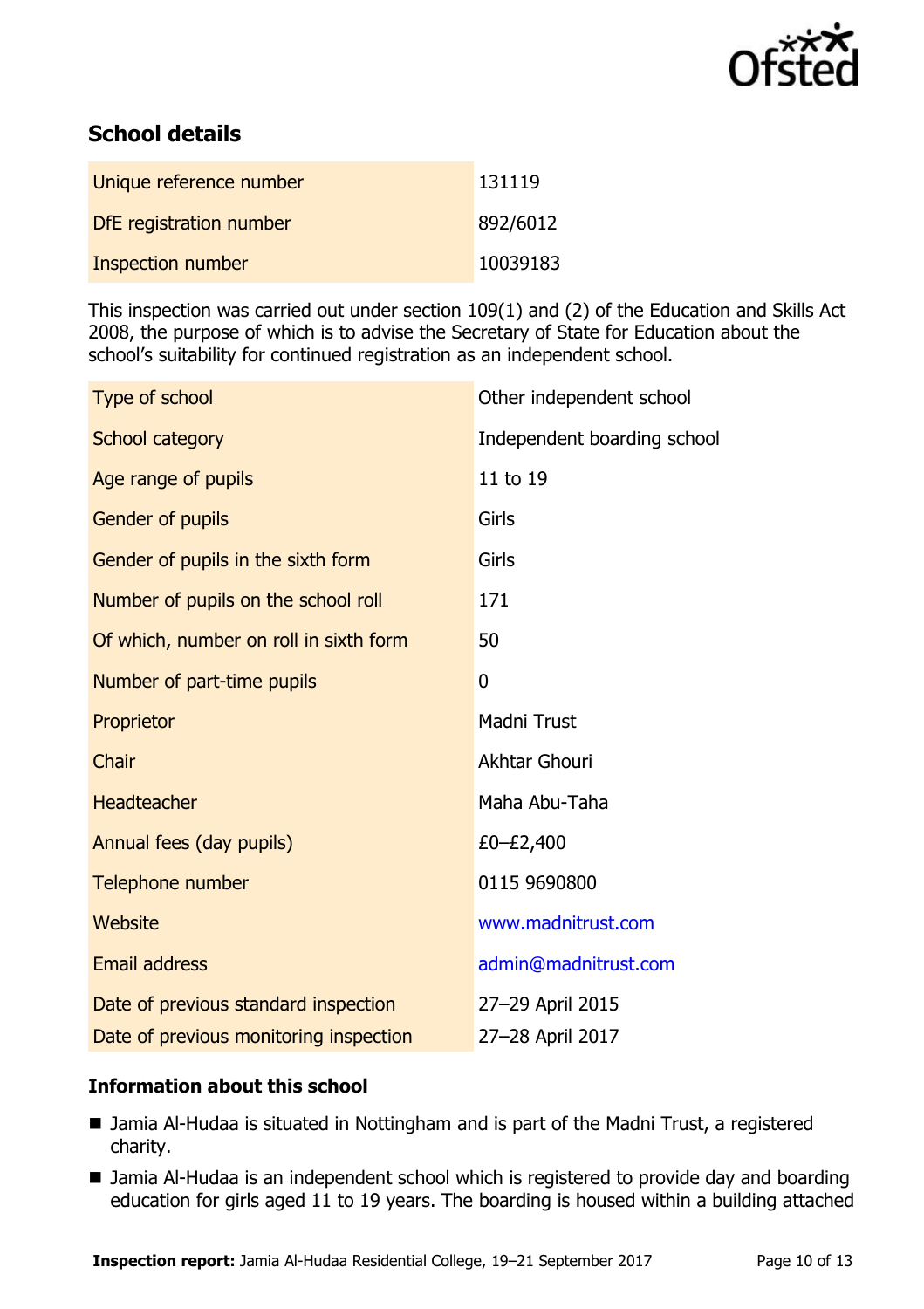

to the school. The school's boarding arrangements were not inspected during this inspection.

- $\blacksquare$  The school previously also provided day education for boys and girls aged four to 10 years. This arrangement has now ended.
- The school was registered in 1996 and can admit up to 205 pupils. It currently has 171 full-time pupils on roll.
- Leaders have not identified any pupils who have special educational needs and/or disabilities.
- The curriculum enables pupils to complete Islamic studies, and study national curriculum subjects.
- The school does not use the services of any alternative organisations as part of the curriculum.
- Parents make a contribution to the annual fees, according to their ability to pay.
- There is a separate Nursery on the school site. This was inspected on 2 November 2016 and found to be good.
- The school's previous inspection was its third progress monitoring inspection in April 2017.
- This inspection was the school's first standard inspection since the previous full inspection in April 2015.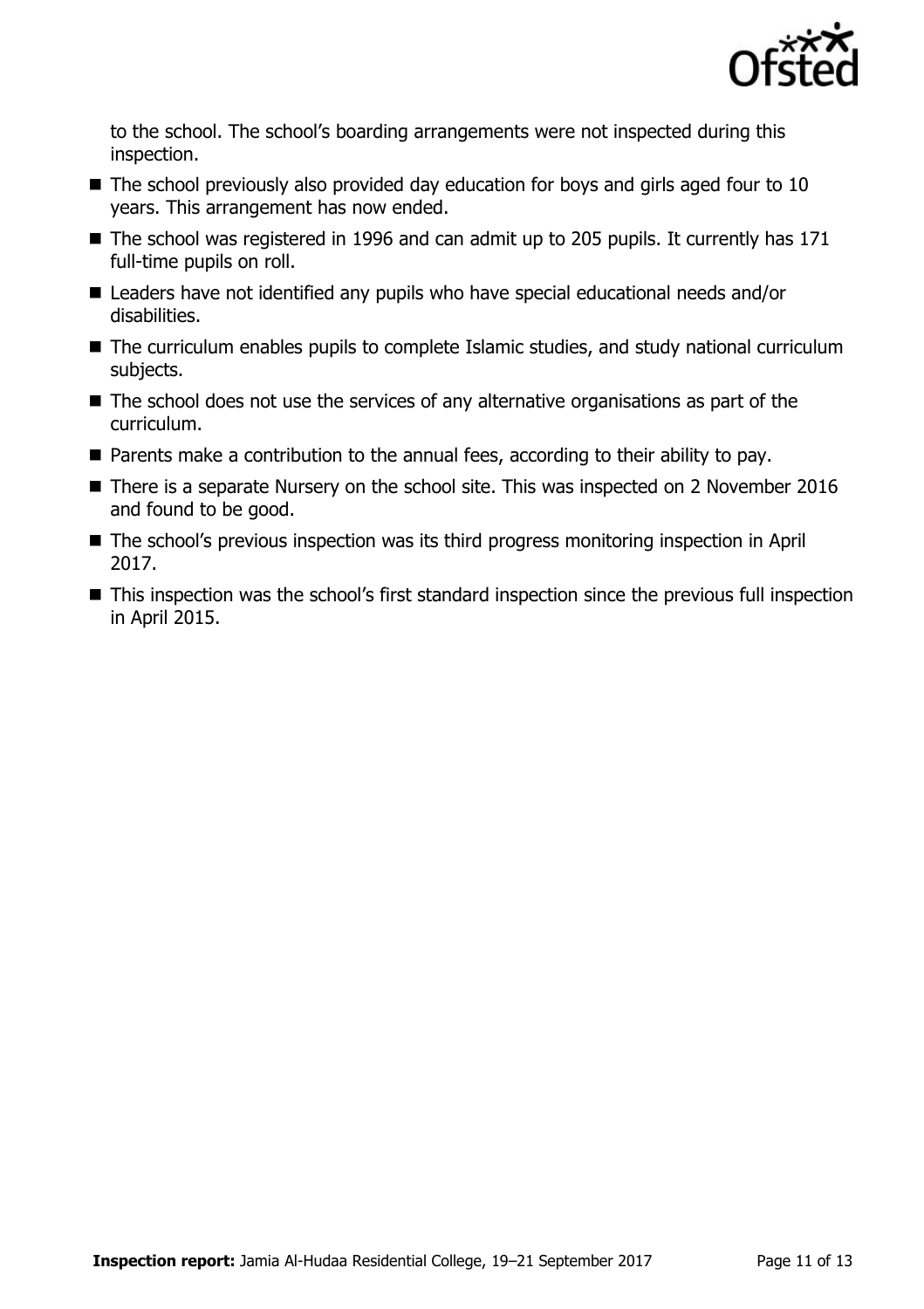

## **Information about this inspection**

- The inspectors observed learning and looked at samples of pupils' work across the full age range of the school. Observations included national curriculum subjects and aspects of the Islamic curriculum.
- $\blacksquare$  The inspectors held meetings with representatives of the trustees, the headteacher, senior and middle leaders, and teaching staff. These meetings considered the school's arrangements for checking the quality of the school's curriculum, teaching, academic results and the safety of pupils.
- $\blacksquare$  The inspectors held discussions with a number of pupils and staff. They considered the 31 responses to Ofsted's online questionnaire, Parent View, and 14 questionnaires completed by staff.
- The inspectors scrutinised a number of school policies, procedures and records of evidence in order to check the school's compliance with the independent school standards.

#### **Inspection team**

David Young, lead inspector and offsted Inspector

**Janis Warren Communist Communist Communist Communist Communist Communist Communist Communist Communist Communist Communist Communist Communist Communist Communist Communist Communist Communist Communist Communist Communis** 

**Inspection report:** Jamia Al-Hudaa Residential College, 19–21 September 2017 Page 12 of 13